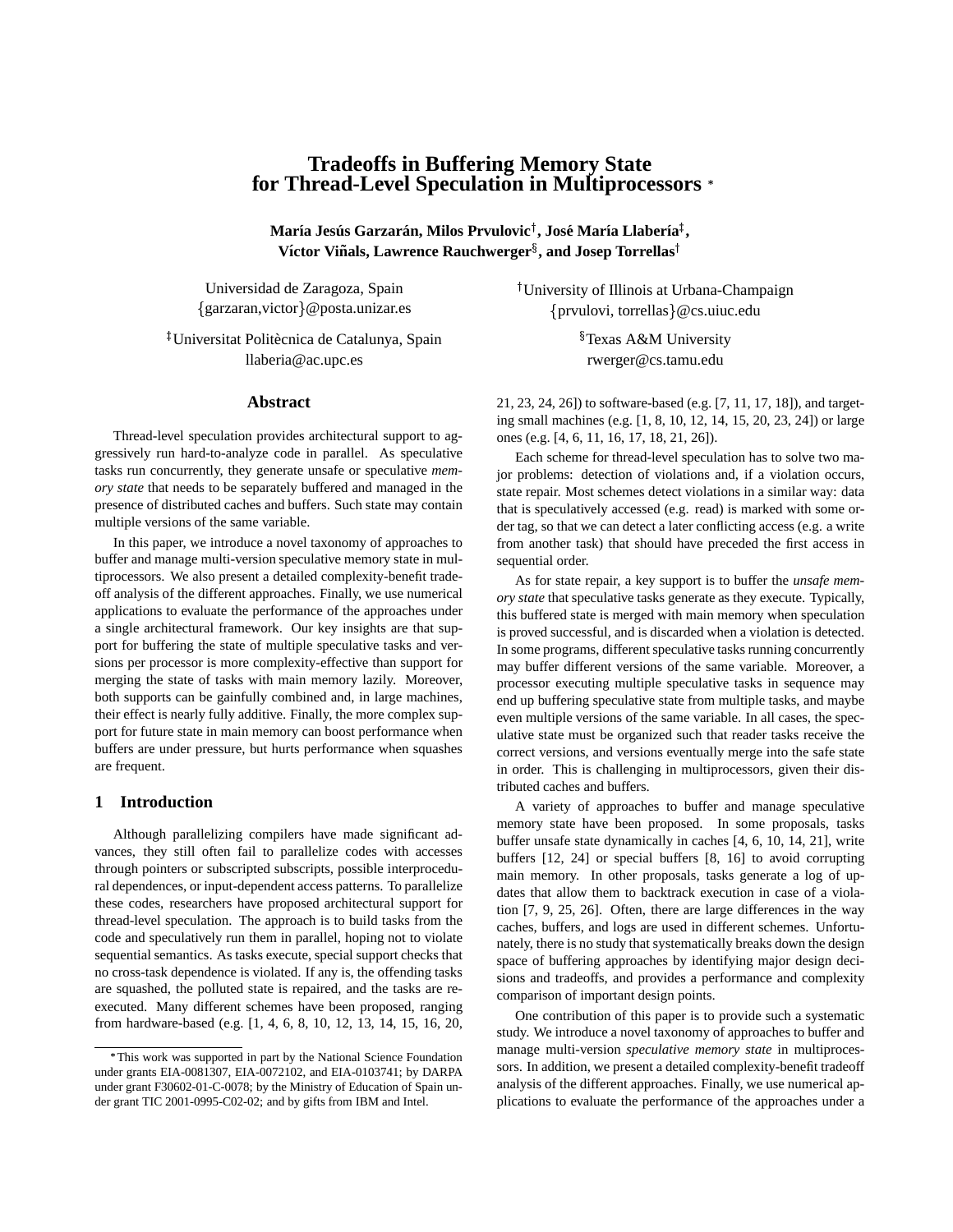single architectural framework. In the evaluation, we examine both chip and scalable multiprocessors.

Our results show that buffering the state of multiple speculative tasks and versions per processor is more complexity-effective than merging the state of tasks with main memory lazily. Moreover, both supports can be gainfully combined and, in large machines, their effect is nearly fully additive. Finally, the more complex support for future state in main memory can boost performance when buffers are under pressure, but hurts performance when squashes are frequent.

This paper is organized as follows: Section 2 introduces the challenges of buffering; Section 3 presents our taxonomy and tradeoff analysis; Section 4 describes our evaluation methodology; Section 5 evaluates the different buffering approaches; and Section 6 concludes.

# **2 Buffering Memory State**

As tasks execute under thread-level speculation, they have a certain relative order given by sequential execution semantics. In the simplest case, if we give increasing IDs to successor tasks, the lowest-ID running task is *non-speculative*, while its successors are *speculative*, and its predecessors are *committed*. In general, the state generated by a task must be managed and buffered differently depending on whether the task is speculative, non-speculative or committed. In this section, we list the major challenges in memory state buffering in this environment and present supporting data.

#### **2.1 Challenges in Buffering State**

**Separation of Task State.** Since a speculative task may be squashed, its state is unsafe. Therefore, its state is typically kept separate from that of other tasks and main memory by buffering it in caches [4, 6, 10, 14, 21] or special buffers [8, 12, 16, 24]. Alternatively, the task state is merged with memory, but the memory overwritten in the process is saved in an undo log [7, 9, 25, 26].

**Multiple Versions of the Same Variable in the System.** A task has at most a single version of any given variable. However, different speculative tasks that run concurrently may produce different versions of the same variable. These versions must be buffered separately and provided to their consumers.

**Multiple Speculative Tasks per Processor.** When a processor finishes executing a task, the task may still be speculative. If the buffering support is such that a processor can only hold state for a single speculative task, the processor stalls until the task commits. In more advanced designs, the local buffer can buffer several speculative tasks, enabling the processor to execute another task.

**Multiple Versions of the Same Variable in a Single Processor.** If multiple speculative tasks can be buffered for each processor, a local buffer may need to hold multiple versions of the same variable. On external request, the buffer must provide the correct version.

**Merging of Task State.** When a task commits, its state can be merged with the safe memory state. Since this merging is done frequently, it should be efficient. Furthermore, if the machine (and a buffer) can have multiple versions of the same variable, they must be merged with memory in order.

# **2.2 Application Behavior**

To gain insight into these challenges, Figure 1-(a) shows some application characteristics. The applications (discussed in Section 4.2) execute speculatively parallelized loops on a simulated 16-processor scalable machine (discussed in Section 4.1). Columns 2 and 3 show the average number of speculative tasks that co-exist in the system and per processor, respectively. In most applications, there are 17-29 speculative tasks in the system at a time, while each processor buffers about two speculative tasks at a time.

| Appl.  | Average<br># Spec Tasks |             | Average<br>Written Footprint<br>per Spec Task |              | Speculative_Parallel do i            |
|--------|-------------------------|-------------|-----------------------------------------------|--------------|--------------------------------------|
|        | In.<br>Sytem            | Per<br>Proc | Total<br>(KB)                                 | Priv<br>(% ) | do i<br>do k                         |
| P3m    | 800.0                   | 50.0        | 1.7                                           | 87.9         | $work(k) = work(f(i,j,k))$<br>end do |
| Tree   | 24.0                    | 1.5         | 0.9                                           | 99.5         | call foo $(work(i))$                 |
| Bdna   | 25.6                    | 1.6         | 23.7                                          | 99.4         | end do                               |
| Apsi   | 28.8                    | 1.8         | 20.0                                          | 60.0         | end do                               |
| Track  | 20.8                    | 1.3         | 2.3                                           | 0.6          |                                      |
| Dsmc3d | 17.6                    | 1.1         | 0.8                                           | 0.5          |                                      |
| Euler  | 17.4                    | 1.1         | 7.3                                           | 0.7          |                                      |
| (a)    |                         |             |                                               |              | (b)                                  |

**Figure 1.** Application characteristics that illustrate the challenges of buffering.

Columns 4 and 5 show the size of the written footprint of a speculative task and the percent of it that results from mostlyprivatization access patterns, respectively. The written footprint is an indicator of the buffer size needed per task. Mostlyprivatization patterns are those that end up being private most (but not all) of the time, but that the compiler cannot prove as private. These patterns result in many tasks creating a new version of the same variable. As an example of code with such patterns, Figure 1-(b) shows a loop from *Apsi*. Each task generates its own *work(k)* elements before reading them. However, compiler analysis fails to prove *work* as privatizable. Figure 1-(a) shows that this pattern is present in some applications, increasing the complexity of buffering.

# **3 Taxonomy and Tradeoff Analysis**

To understand the tradeoffs in buffering speculative memory state under thread-level speculation, we present a novel taxonomy of possible approaches (Section 3.1), map existing schemes to it (Section 3.2), and perform a tradeoff analysis of benefits and complexity (Section 3.3).

# **3.1 Novel Taxonomy of Approaches**

We propose two axes to classify the possible approaches to buffering: how the speculative task state in an individual processor is separated, and how the task state is merged system-wide. The taxonomy is shown in Figure 2-(a).

# **Separation of Task State**

The vertical axis classifies the approaches based on how the speculative state in the buffer (e.g. cache) of an individual processor is separated: the buffer may be able to hold only the state of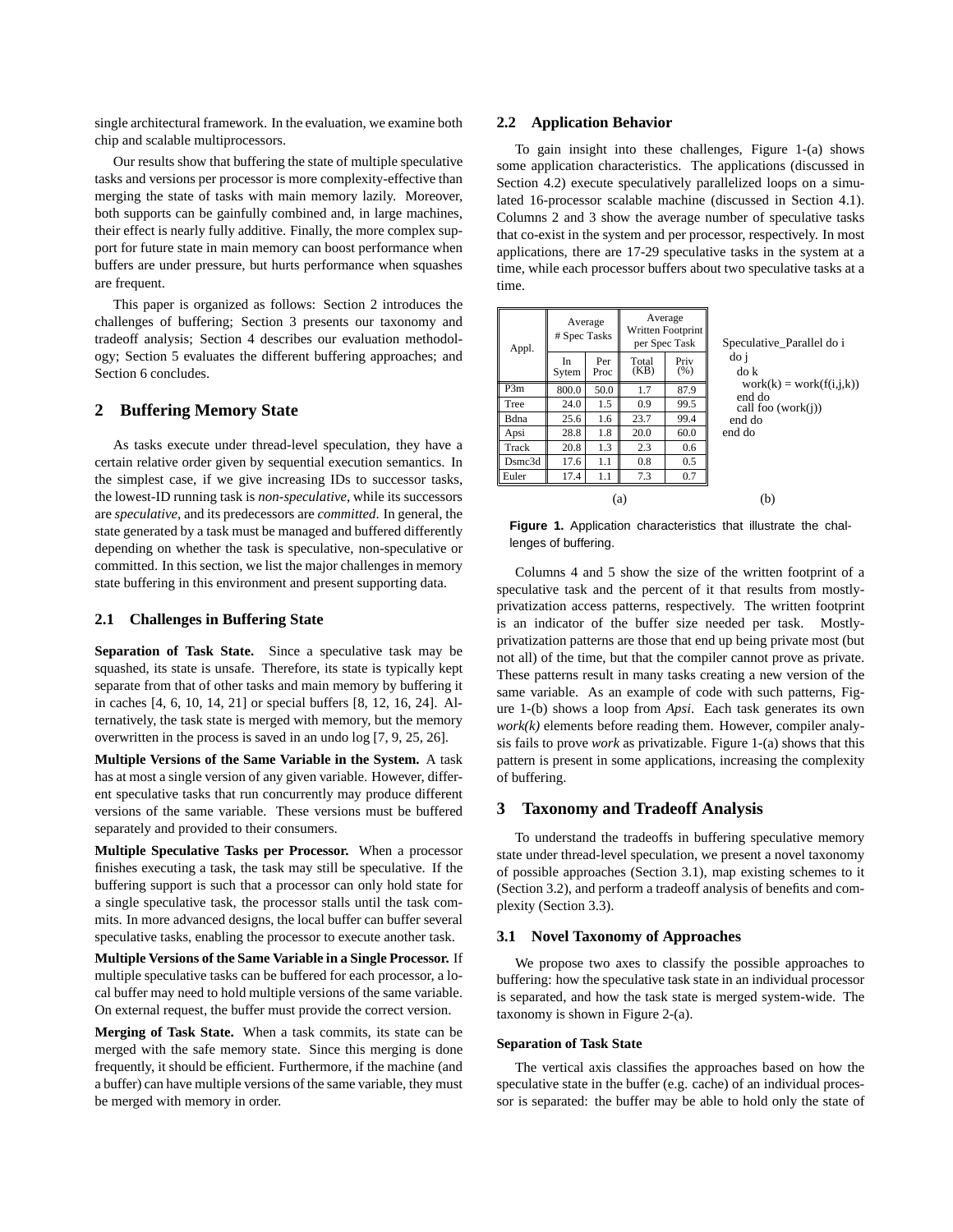

**Figure 2.** Buffering and managing speculative memory state: taxonomy (a) and difference between architectural (AMM) and future main memory (FMM) schemes (b).

a single speculative task at a time (*SingleT*); multiple speculative tasks but only a single version of given any variable (*MultiT*&*SV*); or multiple speculative tasks and multiple versions of the same variable (*MultiT*&*MV*).

In SingleT systems, when a processor finishes a speculative task, it has to stall until the task commits. Only then can the processor start a new speculative task. In the other schemes, when a processor finishes a speculative task, it can immediately start a new one<sup>1</sup>. In MultiT&SV schemes, however, the processor stalls when a local speculative task is about to create its own version of a variable that already has a speculative version in the local buffer. The processor only resumes when the task that created the first local version becomes non-speculative. In MultiT&MV schemes, each local speculative task can keep its own speculative version of the same variable.

### **Merging of Task State**

The second (horizontal) axis classifies the approaches based on how the state produced by tasks is merged with main memory. This merging can be done strictly at task commit time (*Eager Architectural Main Memory*); at or after the task commit time (*Lazy Architectural Main Memory*); or at any time (*Future Main Memory*). We call these schemes Eager AMM, Lazy AMM, and FMM, respectively.

The largest difference between these approaches is on whether the main memory contains only safe data (Eager or Lazy AMM) or it can contain speculative data as well (FMM). To help understand this difference, we use an analogy with the concepts of architectural file, reorder buffer, future file, and history buffer proposed by Smith and Pleszkun for register file management [19].

The architectural file in [19] refers to the safe contents of the register file. The architectural file is updated with the result of an instruction only when the instruction has completed and all previous instructions have already updated the architectural file. The reorder buffer allows instructions to execute speculatively without modifying the architectural file. The reorder buffer keeps the register updates generated by instructions that have finished but are still speculative. When an instruction commits, its result is moved into the architectural file.

Analogously, in systems with *Architectural Main Memory* (AMM), all speculative versions remain in caches or buffers that are kept separate from the coherent main memory state. Only when a task becomes safe can its buffered state be merged with main memory. In this approach, caches or buffers become a distributed *Memory-System Reorder Buffer (MROB)*. Figure 3-(a) shows a snapshot of the memory system state of a program using this idea. The architectural state is composed of unmodified variables (black region) and the committed versions of modified variables (white region). The remaining memory system state is comprised of speculative versions. These versions form the distributed MROB.

In [19], the result of an instruction updates the architectural file at commit time. A straightforward approach in thread-level speculation closely follows this analogy. Specifically, when a task commits, its entire buffered state is eagerly merged with main memory. Such an approach we call *Eager AMM*. Merging may involve write-backs of dirty lines to memory [4] or ownership requests for these lines to obtain coherence with main memory [21].

Unfortunately, the state of a task can be large. Merging it all as the task commits delays the commit of future tasks. To solve this problem, we can allow the data versions produced by a committed task to remain in the cache, where they are kept *incoherent* with other committed versions of the same variables in other caches or main memory. Committed versions are lazily merged with main memory later, usually as a result of line displacements from the cache or external requests. As a result, several different *committed* versions of the same variable may temporarily co-exist in different caches and main memory. However, it is clear at any time which one is the latest one [10, 16]. This approach we call *Lazy AMM*.

Consider now the future file in [19]. It is the most recent contents of the register file. A future file entry is updated by the youngest instruction in program order updating that register. The future file is used as the working file by later instructions. When an instruction commits, no data movement or copying is needed because the future file has already been updated. However, the future file is unsafe: it is updated by uncommitted instructions. The history buffer allows the future file to be speculatively updated. The history buffer stores the previous contents of registers updated by speculative instructions. When an instruction commits, its history buffer entry is freed up. In an exception, the history buffer is used to revert the future to the architectural file.

<sup>&</sup>lt;sup>1</sup>Intuitively, in *SingleT* schemes, the assignment of tasks to processors is "physical" or tied to a predetermined ordering of round-robin processors after the first round, while in *MultiT* schemes, it is "virtual" or flexible.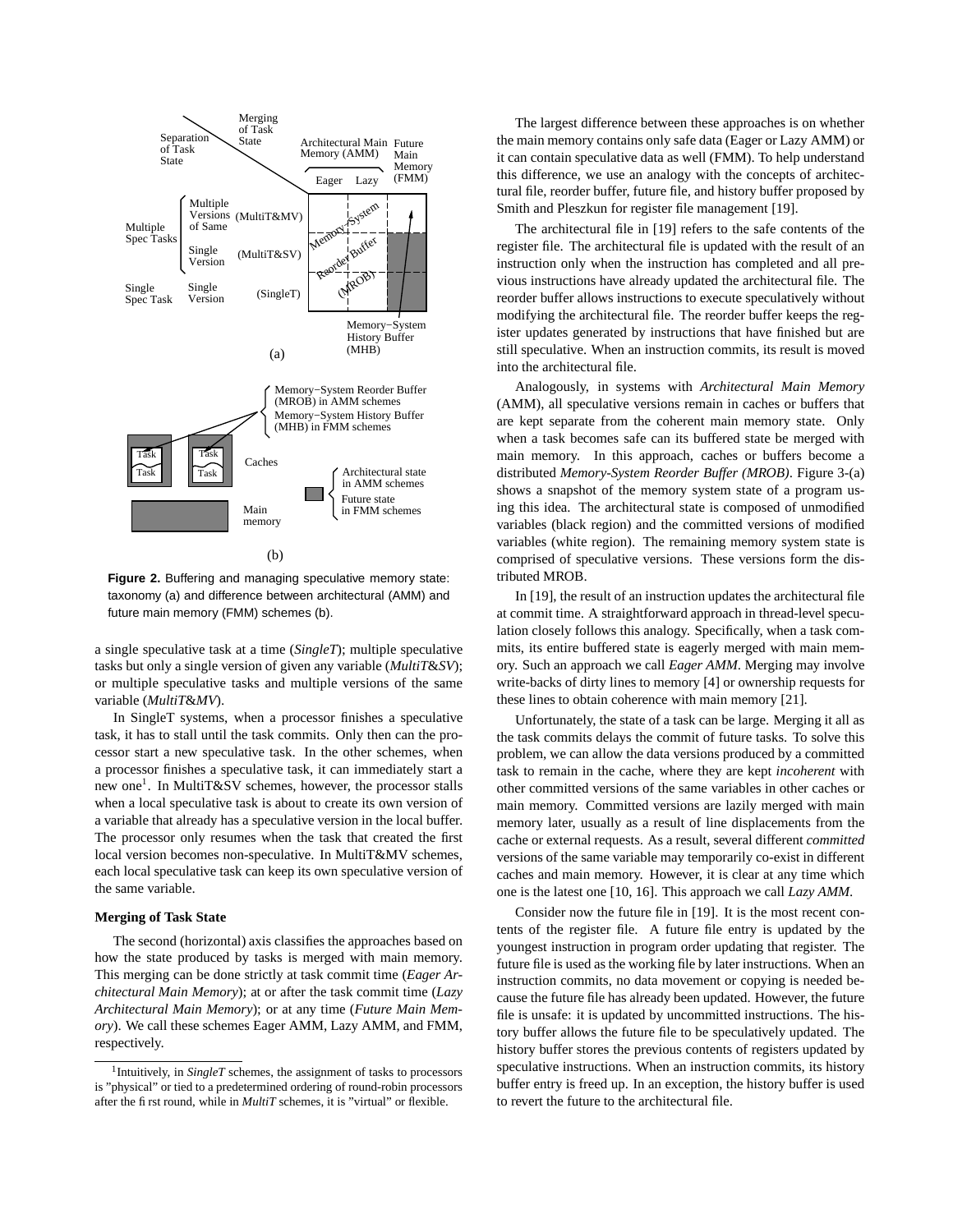

**Figure 3.** Snapshot of the memory system state of a program under thread-level speculation using the concepts of Memory-System Reorder Buffer (a) and Memory-System History Buffer (b).



**Figure 4.** Mapping schemes for thread-level speculation in multiprocessors onto our taxonomy.

Analogously, in systems with *Future Main Memory* (FMM), versions from speculative tasks can be merged with the coherent main memory state. However, to enable recovery from task squashes, before a task generates a speculative version of a variable, the previous version of the variable is saved in a buffer or cache. This state is kept separate from the main memory state. Now, caches or buffers become a distributed *Memory-System History Buffer (MHB)*. Figure 3-(b) shows a snapshot of the memory system state of a program using this idea. The future state is composed of unmodified variables, last speculative versions, and committed versions of modified variables that have no speculative version. The remaining speculative and committed versions form the MHB.

It is important to note that, in all cases, part of the coherent main memory state (architectural state in AMM systems and future state in FMM systems) can temporarily reside in caches (Figure 2- (b)). This is because caches also function in their traditional role of extensions to main memory.

Finally, we shade SingleT FMM and MultiT&SV FMM schemes in Figure 2-(a) to denote that they are relatively less interesting. We discuss why in Section 3.3.4.

#### **3.2 Mapping Existing Schemes to the Taxonomy**

Figure 4 maps existing schemes for thread-level speculation in multiprocessors onto our taxonomy<sup>2</sup>. Consider first SingleT Eager AMM schemes. They include Multiscalar with hierarchical ARB [8], Superthreaded [24], MDT [14], and Marcuello99 [15]. In these schemes, a per-processor buffer contains *speculative* state from at most a single task (SingleT), and this state is eagerly merged with main memory at task commit (Eager AMM). These schemes buffer the speculative state of a task in different parts of the cache hierarchy: one stage in the global ARB of a hierarchical

ARB in Multiscalar, the Memory Buffer in Superthreaded, the L1 in MDT, and the register file (plus a shared Multi-Value cache) in Marcuello99.

Multiscalar with SVC [10] is SingleT Lazy AMM because a processor cache contains *speculative* state from at most a single task (SingleT), while committed versions linger in the cache after the owner task commits (Lazy AMM). In DDSM [6], speculative versions are also kept in caches. It is, therefore AMM. However, work is partitioned so that each processor only executes a single task per speculative section. For this reason, the distinction between Eager and Lazy does not apply.

MultiT&MV AMM schemes include Hydra [12], Steffan97&00 [21, 22], Cintra00 [4], and Prvulovic01 [16]. Hydra stores speculative state in buffers between L1 and L2, while the other schemes store it in L1 and in some cases L2. A processor can start a new speculative task without waiting for the task that it has just run to become non-speculative<sup>3</sup>. All schemes are MultiT&MV because the private cache hierarchy of a processor may contain state from multiple speculative tasks, including multiple speculative versions of the same variable. This requires appropriate cache design in Steffan97&00, Cintra00, and Prvulovic01. In Hydra, the implementation is easier because the state of each task goes to a different buffer. Two buffers filled by the same processor can contain different versions of the same variable.

Of these schemes, Hydra, Steffan97&00, and Cintra00 eagerly merge versions with main memory. Merging involves writing the versions to main memory in Hydra and Cintra00, or asking for the owner state in Steffan97&00. Prvulovic01 is Lazy: committed versions remain in caches and are merged when they are displaced or when caches receive external requests.

One of the designs in Steffan97&00 [21, 22] is MultiT&SV. The cache is not designed to hold multiple speculative versions of the same variable. When a task is about to create a second local speculative version of a variable, it stalls.

<sup>&</sup>lt;sup>2</sup>Note that we are only concerned with the way in which the schemes buffer speculative memory state. Any other features, such as support for interprocessor register communication, are orthogonal to our taxonomy.

 $3$ While this statement is true for Hydra in concept, the evaluation in [12] assumes only as many buffers as processors, making the system SingleT.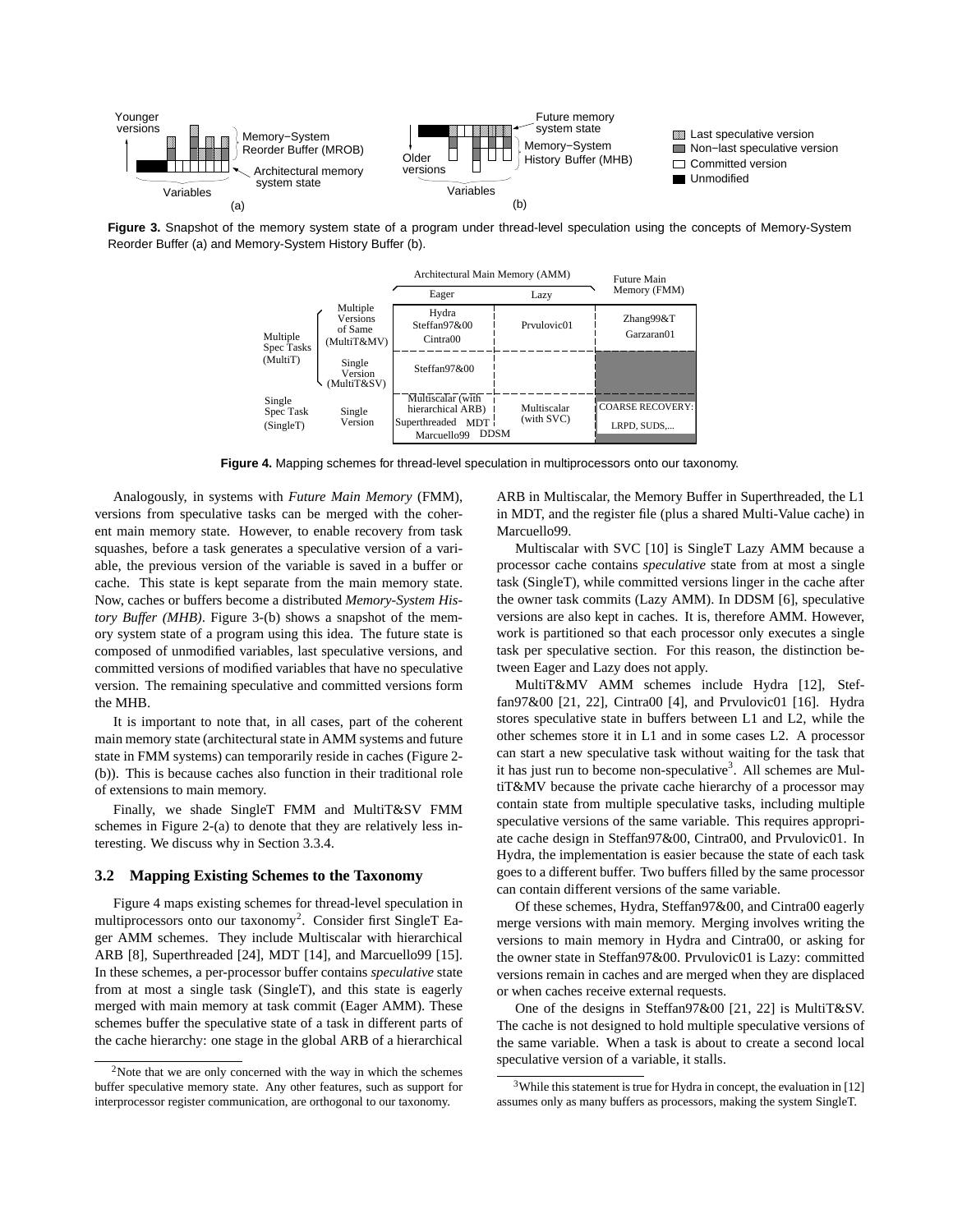MultiT&MV FMM schemes include Zhang99&T [25, 26] and Garzaran01 [9]. In these schemes, task state is merged with main memory when lines are displaced from the cache or are requested externally, regardless of whether the task is speculative or not. The MHB in Zhang99&T is kept in hardware structures called logs. In Garzaran01, the MHB is a set of software log structures, which can be in caches or displaced to memory.

Finally, there is a class of schemes labeled *Coarse Recovery* in Figure 4 that is different from those discussed so far. These schemes only support *coarse-grain* recovery. The MHB can only contain the state that existed before the speculative section. In these schemes, if a violation occurs, the state reverts to the beginning of the entire speculative section. These schemes typically use no hardware support for *buffering* beyond plain caches. In particular, they rely on software copying to create versions. The coarse recovery makes them *effectively* SingleT. Examples of such schemes are LRPD [17], SUDS [7], and other proposals [11, 18].

### **3.3 Tradeoff Analysis of Benefits and Complexity**

To explore the design space of Figure 2-(a), we start with the simplest scheme (SingleT Eager AMM) and progressively complicate it. For each step, we consider performance benefits and support required. Tables 1 and 2 summarize the analysis.

| Support                  | Description                            |
|--------------------------|----------------------------------------|
| Cache Task               | Storage and checking logic for a       |
| ID (CTID)                | task-ID fi eld in each cache line      |
| Cache Retrieval          | Advanced logic in the cache to         |
| Logic (CRL)              | service external requests for versions |
| <b>Memory Task</b>       | Task ID for each speculative variable  |
| ID (MTID)                | in memory and needed comparison logic  |
| <b>Version Combining</b> | Logic for combining/invalidating       |
| Logic (VCL)              | committed versions                     |
| Undo Log (ULOG)          | Logic and storage to support logging   |

**Table 1.** Different supports required.

#### **3.3.1 Implementing a SingleT Eager AMM Scheme**

In SingleT Eager AMM schemes, each task stores its state in the local MROB (e.g. the processor's cache). When the task commits, its state is merged with main memory. If a task finishes while speculative, the processor stalls until it can commit the task. If the state of the task does not fit in the cache, the processor stalls until the task becomes non-speculative to avoid polluting memory. Finally, recovery involves invalidating at least all dirty lines in the cache that belong to the squashed task.

#### **3.3.2 Multiple Speculative Tasks & Versions per Processor**

# **Benefits: Tolerate Load Imbalance and Mostly-Privatization Patterns**

SingleT schemes may perform poorly if tasks have load imbalance: a processor that has completed a short speculative task has to wait for the completion of all (long) predecessor tasks running elsewhere. Only when the short task finally commits can the processor start a new task. For example, consider Figure 5, where  $T_i$ and  $c_i$  mean execution and commit, respectively, of task  $i$ . Figure 5-(a) shows a SingleT scheme: processor *1* completes task *T1* and waits; when it receives the commit token, it commits *T1* and starts *T3*.



**Figure 5.** Example of four tasks executing under SingleT (a), MultiT&SV (b), and MultiT&MV (c).

MultiT schemes do not need to slow down under load imbalance because processors that complete a speculative task can immediately start a new one. However, MultiT&SV schemes can run slowly if tasks have *both* load imbalance and create multiple versions per variable. The latter occurs, for example, under mostlyprivatization patterns (Section 2.2). In this case, a processor stalls when a task is about to create a second local speculative version of a variable. When the task that created the first version becomes non-speculative and, as a result, the first version can merge with memory, the processor resumes.

As an example, Figure 5-(b) shows that processor *1* generates a version of *X* in *T1* and stalls when it is about to generate a second one in *T2*. When processor *1* receives the commit token for *T1*, the first version of *X* is merged with memory and *T2* restarts.

Under MultiT&MV, load imbalanced tasks do not cause stalls, even if they have mostly-privatization patterns. An example is shown in Figure 5-(c). The result is faster execution.

#### **Supports: Cache Task ID and Cache Retrieval Logic**

In MultiT schemes the cache hierarchy of a processor holds *speculative* versions from the multiple tasks that the processor has been executing. As a result, each line (or variable) must be tagged with the owner task ID. Furthermore, when the cache is accessed, the address tag and task ID of the chosen entry are compared to the requested address and the ID of the requester task, respectively. This support we call Cache Task ID (CTID) in Table 1.

An access from the local processor hits only if both tag and task ID match. In an external access, the action is different under MultiT&SV and MultiT&MV. Under MultiT&SV, the cache hierarchy can only keep a single version of a given variable. Therefore, an external access can trigger at most one address match. In this case, the relative value of the IDs tells if the external access is out of order. If it is, a squash may be required. Otherwise, the data may be safely returned.

Under MultiT&MV, a cache hierarchy can hold multiple entries with the same address tag and different task ID. Such entries can go to different lines of the same cache set [4, 22]. In this case, an access to the cache may hit in several lines. Consider the case of an external read request. The cache controller has to identify which of the selected entries has the highest task ID that is still lower than the requester's ID. That one is the correct version to return. This operation requires some serial comparisons that may increase cache occupancy, or more hardware for parallel comparisons. Furthermore, responses may require combining different words from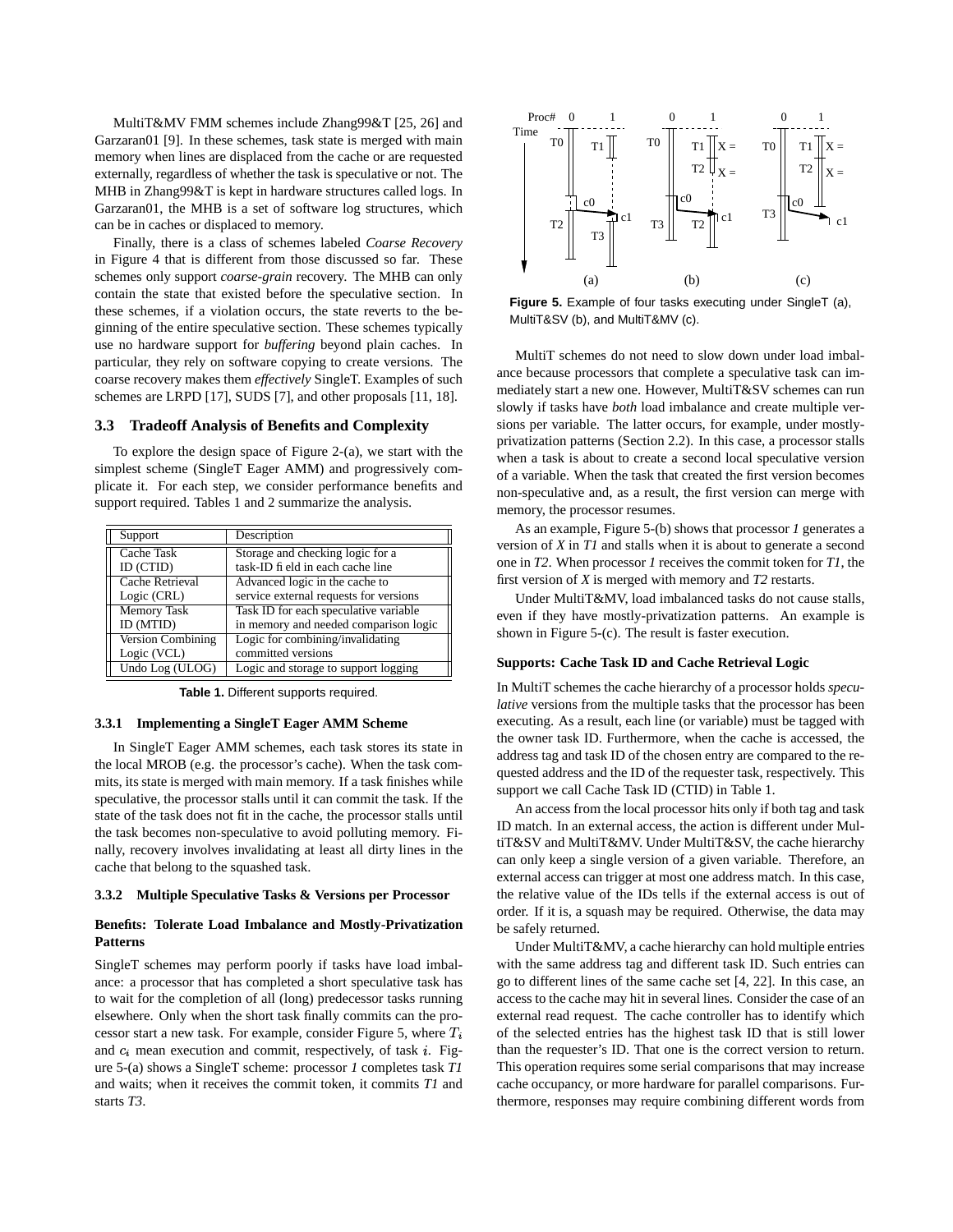| Upgrade                               | Performance Benefit                                                    | <b>Additional Support Required</b> |  |  |
|---------------------------------------|------------------------------------------------------------------------|------------------------------------|--|--|
| $SingleT \longrightarrow MultiT&SV$   | Tolerate load imbalance without mostly-privatization access patterns   | <b>CTID</b>                        |  |  |
| MultiT&SV $\longrightarrow$ MultiT&MV | Tolerate load imbalance even with mostly-privatization access patterns | CRI.                               |  |  |
| Eager AMM $\longrightarrow$ Lazy AMM  | Remove commit wavefront from critical path                             | CTID and (VCL or MTID)             |  |  |
| Lazy AMM $\longrightarrow$ FMM        | Faster version commit but slower version recovery                      | ULOG and                           |  |  |
|                                       |                                                                        | (MTID if Lazy AMM had VCL)         |  |  |

**Table 2.** Benefits obtained and support required for each of the different mechanisms.



**Figure 6.** Progress of the execution and commit wavefronts under different schemes.

the multiple cached versions of the requested line. This support we call Cache Retrieval Logic (CRL) in Table 1.

# **3.3.3 Lazy Merging with Architectural Main Memory (AMM)**

#### **Benefits: Remove Commit Wavefront from Critical Path**

Program execution under thread-level speculation involves the concurrent advance of two wavefronts: the *Execution Wavefront* advances as processors execute tasks in parallel, while the *Commit Wavefront* advances as tasks commit in strict sequence by passing the commit token. Figure 6-(a) shows the wavefronts for a MultiT&MV Eager AMM scheme.

Under Eager AMM schemes, before a task passes the commit token to its successor, the task needs to write back to memory the data it wrote [4] or get ownership for it [21]. These operations may cause the commit wavefront to appear in the critical path of program execution. Specifically, they do it in two cases.

In one case, the commit wavefront appears at the end of the speculative section (Figure 6-(a)). To understand this case, we call *Commit/Execution Ratio* the ratio between the average duration of a task commit and a task execution. For a given machine, this ratio is an application characteristic that roughly measures how much state the application generates per unit of execution. If the Commit/Execution Ratio of the application, multiplied by the number of processors, is higher than 1, the commit wavefront can significantly delay the end of the speculative section (Figure 6-(a)).

The second case occurs when the commit wavefront delays the restart of processors stalled due to the load-balancing limitations of MultiT&SV or SingleT (Figure 6-(c)). In these schemes, a processor may have to stall until it receives the commit token and, therefore, commits are in the critical path.

Under Lazy AMM, committed versions generated by a task are merged with main memory lazily, on demand. Since commit now only involves passing the commit token, the commit wavefront advances fast and can hardly affect the critical path. As an example, Figures 6-(b) and (d) correspond to Figures 6-(a) and (c), respectively, under Lazy AMM. In Figure 6-(b), instead of a long commit wavefront at the end of the speculative section, we have a final merge of the versions still remaining in caches [16]. This is shown with diamonds in the figure. In Figure 6-(d), the commit wavefront affects the critical path minimally. In both cases, the program runs faster.

# **Supports: Cache Task ID and Version Combining Logic (or Memory Task ID)**

Lazy schemes present two challenges. The first one is to ensure that different versions of the same variable are merged into main memory in version order. Such in-order merging must be explicitly enforced, given that committed versions are lazily written back to memory on displacement or external request. The second challenge is to find the latest committed version of a variable in the machine; the difficulty is that several different committed versions of the same variable can co-exist in the machine.

These challenges are addressed with two supports: logic to combine versions (Version Combining Logic or VCL in Table 1) and logic for ordering the versions of a variable. Different implementations of these two supports are proposed by Prvulovic01 [16] and Multiscalar with SVC [10].

When a committed version is displaced from a cache, the VCL identifies the latest committed version of the same variable still in the caches, writes it back to memory, and invalidates the other versions [10, 16]. This prevents the earlier committed versions from overwriting memory later. A similar operation occurs when a committed version in a cache is requested by a processor. Note that if the machine uses multi-word cache lines, on displacements and requests, the VCL has to collect committed versions for *all* the words in the line from the caches and combine them [16].

For the VCL to work, it needs the second support indicated above: support to order the different committed versions of the variable. This can be accomplished by tagging all the versions in the caches with their task IDs. This support is used by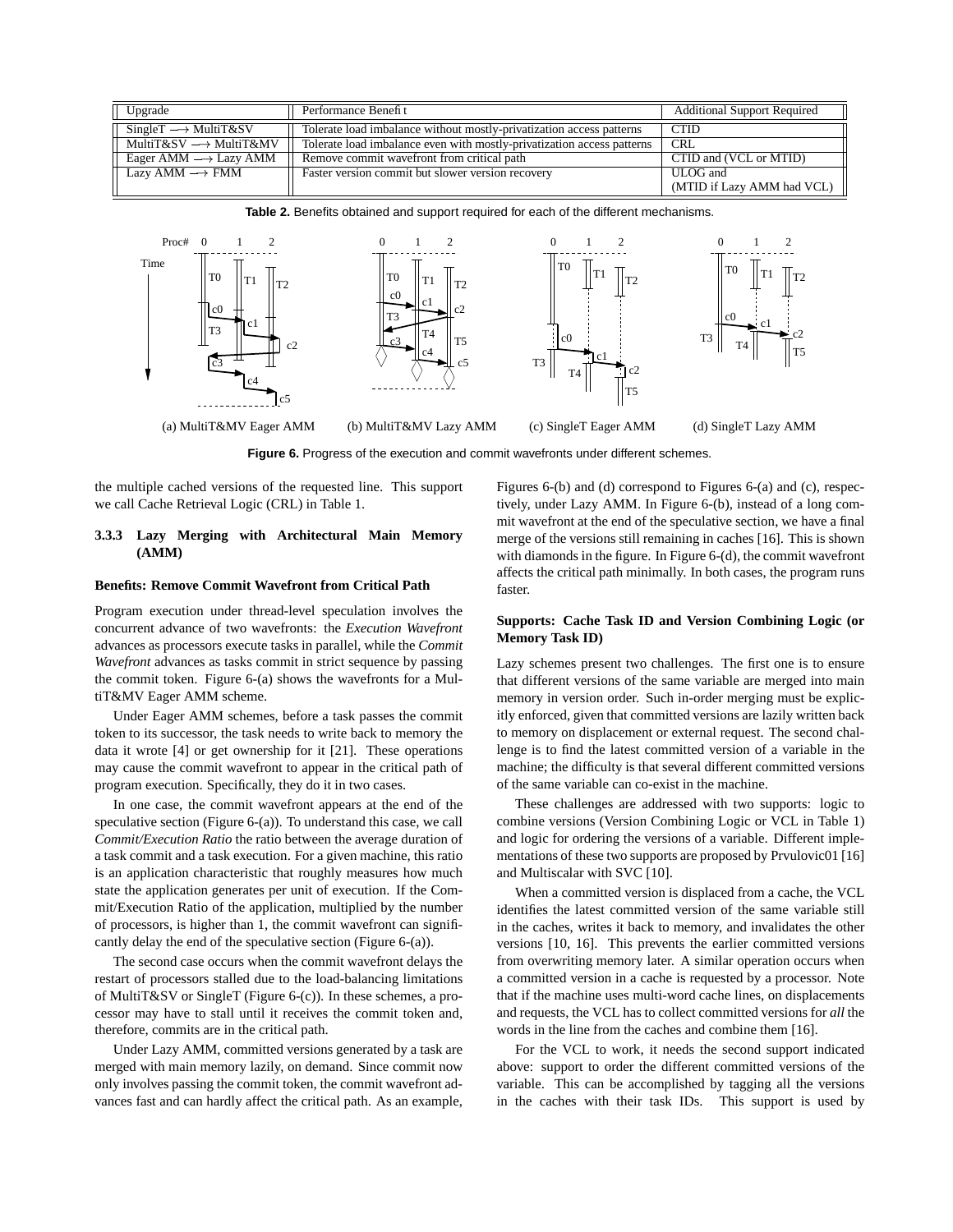

**Figure 7.** Implementing the MROB and the MHB.

Prvulovic01 [16] and was called CTID in Table 1. An alternative approach used by Multiscalar with SVC [10] is to link all the cached versions of a variable in an ordered linked list called VOL. The relative version order is determined by the location of the version in the list. This support is harder to maintain than CTID, especially when a cache can hold multiple versions of the same variable. As a result, we only list CTID in Table 2.

We note that the version-combining support provided by VCL can instead be provided by a scheme proposed in Zhang99&T [25]. The idea is for main memory to selectively reject write-backs of versions. Specifically, for each variable under speculation, main memory keeps a task-ID tag that indicates what version the memory currently has. Moreover, when a dirty line is displaced from a cache and written back to memory, the message includes the producer task's ID (from CTID). Main memory compares the task ID of the incoming version with the one already in memory. The write-back is discarded if it includes an earlier version than the one already in memory. This support we call Memory Task ID (MTID) in Table 1.

#### **3.3.4 Future Main Memory (FMM)**

#### **Benefits: Faster Version Commit but Slower Recovery**

In AMM schemes, when a new speculative version of a variable is created, it is simply written to the same address as the architectural version of the variable. However, it is kept in a cache or buffer until it can commit, to prevent overwriting the architectural version. Unfortunately, the processor may have to stall to prevent the displacement of such a version from the buffer. The problem gets worse when the buffer has to hold state from multiple speculative tasks. A partial solution is to provide a special memory area where speculative versions can safely overflow into [16]. Unfortunately, such an overflow area is slow when asked to return versions, which especially hurts when committing a task. Overall, the process of going from a speculative to a committed version in AMM schemes carries the potential performance cost of stall to avoid overflows or of slow accesses to an overflow area.

In FMM schemes, the process of going from speculative to committed version is simpler and avoids penalizing performance. Specifically, when a task generates a new speculative version, the older version is *copied to another address* and the new one takes its place. The new version can be freely displaced from the cache at any time and written back to main memory. When the task commits, the version simply commits. The older version can *also be safely displaced* from the cache and written back to memory at any time. Hopefully, it is never accessed again.

FMM, however, loses out in version recovery. AMM recovery simply involves discarding from the MROB (e.g. cache) the speculative versions generated by the offending task and successors. In contrast, FMM recovery involves copying all the versions overwritten by the offending task and successors from the MHB to main memory, in strict reverse task order.

#### **Supports: Cache Task ID, Memory Task ID, and Undo Log**

Consider an example of a program where each task generates its own private version of variable *X*. Figure 7-(a) shows the code for two tasks that run on the same processor. If we use an AMM scheme, Figure 7-(b) shows the processor's cache and local MROB, assuming MultiT&MV support.

If we use an FMM scheme, Figure 7-(c) shows the processor's cache and local MHB. The MHB is a hardware or software structure in the cache or in memory. When a task is about to generate its own version of a variable, the MHB saves the most recent local version of the variable (one belonging to an earlier local task).

Note that we need to know what versions we have in the MHB. Such information is needed after a violation when, to recover the system, we need to reconstruct the total order of the versions of a variable *across* the distributed MHB. Consequently, each MHB entry is tagged with the ID of the task that generated that version (*Producer Task ID i* in the MHB of Figure 7-(c)). This ID cannot be deduced from the task that overwrites the version. Consequently, all versions in the cache must be tagged with their task IDs, so that the latter can be saved in the MHB when the version is overwritten. Finally, groups of MHB entries are also tagged with the *Overwriting* Task *ID* ( $i+j$  in the MHB of Figure 7-(c)).

Overall, FMM schemes need three supports. One is a perprocessor, sequentially-accessed undo log that implements the MHB. When a task updates a variable for the task's first time, a log entry is created. Logs are accessed on recovery and rare retrieval operations [9]. Both hardware [25, 26] and software [9] logs have been proposed. This support is called Undo Log (ULOG) in Table 1.

The second support (discussed above) is to tag all the versions in the caches with their task IDs. This is the CTID support in Table 1. Unfortunately, such tags are needed even in SingleT schemes. This is unlike in the MROB, where SingleT schemes do not need task-ID tags. Therefore, SingleT FMM needs nearly as much hardware as MultiT&SV FMM, without the latter's potential benefits. The same can be shown for MultiT&SV FMM relative to MultiT&MV FMM. For this reason, we claim that the shaded area in Figure 2-(a) is uninteresting (except for coarse recovery).

A third support is needed to ensure that main memory is updated with versions in increasing task-ID order for any given variable. Committed and uncommitted versions can be displaced from caches to main memory, and main memory has to always keep the latest future state possible. To avoid updating main memory out of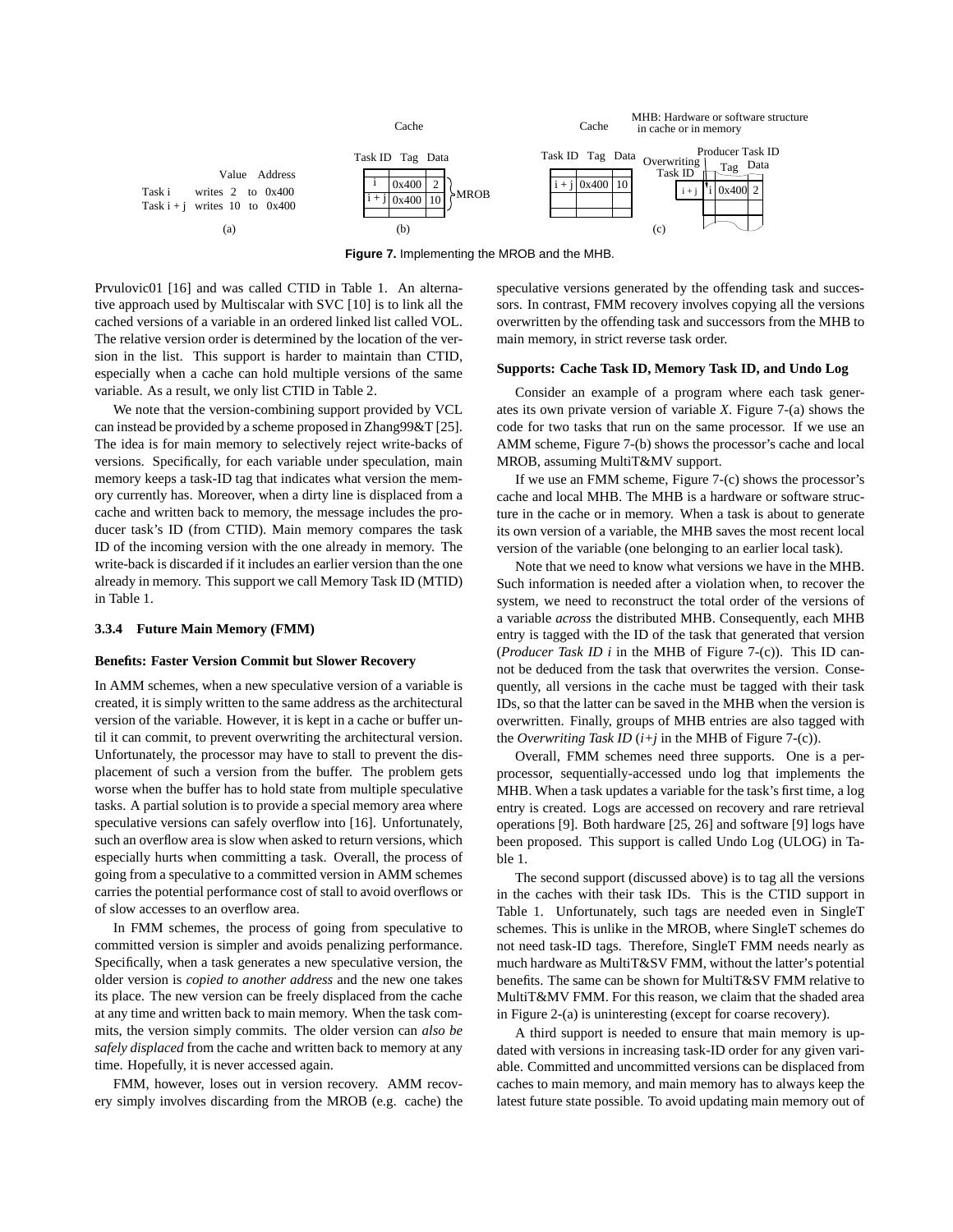

**Figure 8.** Application characteristics that limit performance in each scheme.

task-ID order, FMM schemes [9, 25, 26] use the Memory Task ID (MTID) support of Section 3.3.3. Note that the Version Combining Logic (VCL) of Section 3.3.3 is not an acceptable alternative to MTID in FMM schemes. The reason is that, under FMM, even an uncommitted version can be written to memory. In this case, earlier versions may be unavailable for invalidating/combining because they may not have been created yet. Consequently, VCL would not work.

# **3.3.5 Discussion**

Table 2 can be used to qualitatively compare the implementation complexity of the different supports. We start with SingleT Eager AMM and progressively add features.

Full support for multiple tasks&versions (MultiT&MV Eager AMM) is less complex than support for laziness (SingleT Lazy AMM): the former needs CTID and CRL, while the latter needs CTID and either VCL or MTID. CRL only requires *local* modification to the tag checking logic in caches, while VCL requires version combining logic in main memory, as well as global changes to the coherence protocol. The alternative to VCL is MTID, which is arguably more complex than VCL (Section 3.3.3). Indeed, MTID requires maintaining tags for regions of memory and comparison logic in the main memory. Such tags have to be maintained in the presence of page remapping, multiple speculative sections, etc.

Supporting multiple tasks&versions and laziness under AMM (MultiT&MV Lazy AMM) is less complex than supporting the FMM scheme. The latter needs all the support of the former (with MTID instead of VCL), plus ULOG.

Complexity considerations should be assessed against performance gains. From our discussion, Figure 8 lists application characteristics that we expect to limit performance in each scheme.

# **4 Evaluation Methodology**

# **4.1 Simulation Environment**

We use execution-driven simulations to model two architectures: a scalable CC-NUMA and a chip multiprocessor (CMP). Both systems use 4-issue dynamic superscalars with a 64-entry instruction window, 4 Int, 2 FP, and 2 Ld/St units, up to 8 pending loads and 16 stores, a 2K-entry BTB with 2-bit counters, and an 8-cycle branch penalty.

The CC-NUMA has 16 nodes of 1 processor each. Each node has a 2-way 32-Kbyte D-L1 and a 4-way 512-Kbyte L2, both write-back with 64-byte lines. The nodes are connected with a

2D mesh. The minimum round-trip latencies from a processor to the L1, L2, memory in the local node, and memory in a remote node that is 2 or 3 protocol hops away are 2, 12, 75, 208 and 291 cycles, respectively.

The CMP models a more technologically advanced system. It has 8 processors. Each one has a 2-way 32-Kbyte D-L1 and a 4 way 256-Kbyte L2. All caches are write-back with 64-byte lines. The L2s connect through a crossbar to 8 on-chip banks of both directory and L3 tags. Each bank has its own control logic and private interface to connect with its corresponding data array bank of a shared off-chip L3. The L3 has 4 ways and holds 16 Mbytes. The minimum round-trip latencies from a processor to the L1, L2, another processor's L2, L3, and main memory are 2, 8, 18, 38, and 102 cycles, respectively. In both machines, contention is accurately modeled in the whole system.

We model all the non-shaded buffering approaches in our taxonomy of Figure 2-(a). To model the approaches, we use a speculative parallelization protocol similar to [16], but without its support for High-Level Access Patterns. The protocol is appropriately modified to adapt to each box in Figure 2-(a). Using the same base protocol for all cases is needed to evaluate the true differences between them. This protocol supports multiple concurrent versions of the same variable in the system, and triggers squashes only on out-of-order RAWs to the same word [16]. It needs a single task-ID tag per cache line. We avoid processor stalls in AMM due to L2 conflict or capacity limitations by using a per-processor overflow memory area similar to [16]. For FMM systems, the per-processor MHB is allocated in main memory.

In Eager AMM systems, each processor uses a hardware table to record the lines that a speculative task modifies in the L2 and overflow area. When the task commits, these lines are written back to main memory, either explicitly by the processor (SingleT schemes) or in the background by special hardware (MultiT schemes). If we changed our baseline speculative protocol, we could instead use the ORB table proposed by Steffan *et al.* [21]. The ORB only contains modified lines that are not owned, and triggers line ownership requests rather than write-backs. Using an ORB and a compatible speculation protocol may change the overheads of eager data merging relative to those measured in this paper. Quantifying these changes is beyond the scope of this paper<sup>4</sup>.

<sup>&</sup>lt;sup>4</sup>We note that, for numerical codes like the ones considered in this paper (Section 4.2), the ORB has to hold many more lines that the number reported by Steffan *et al.* [21], who used non-numerical, fine-grained ap-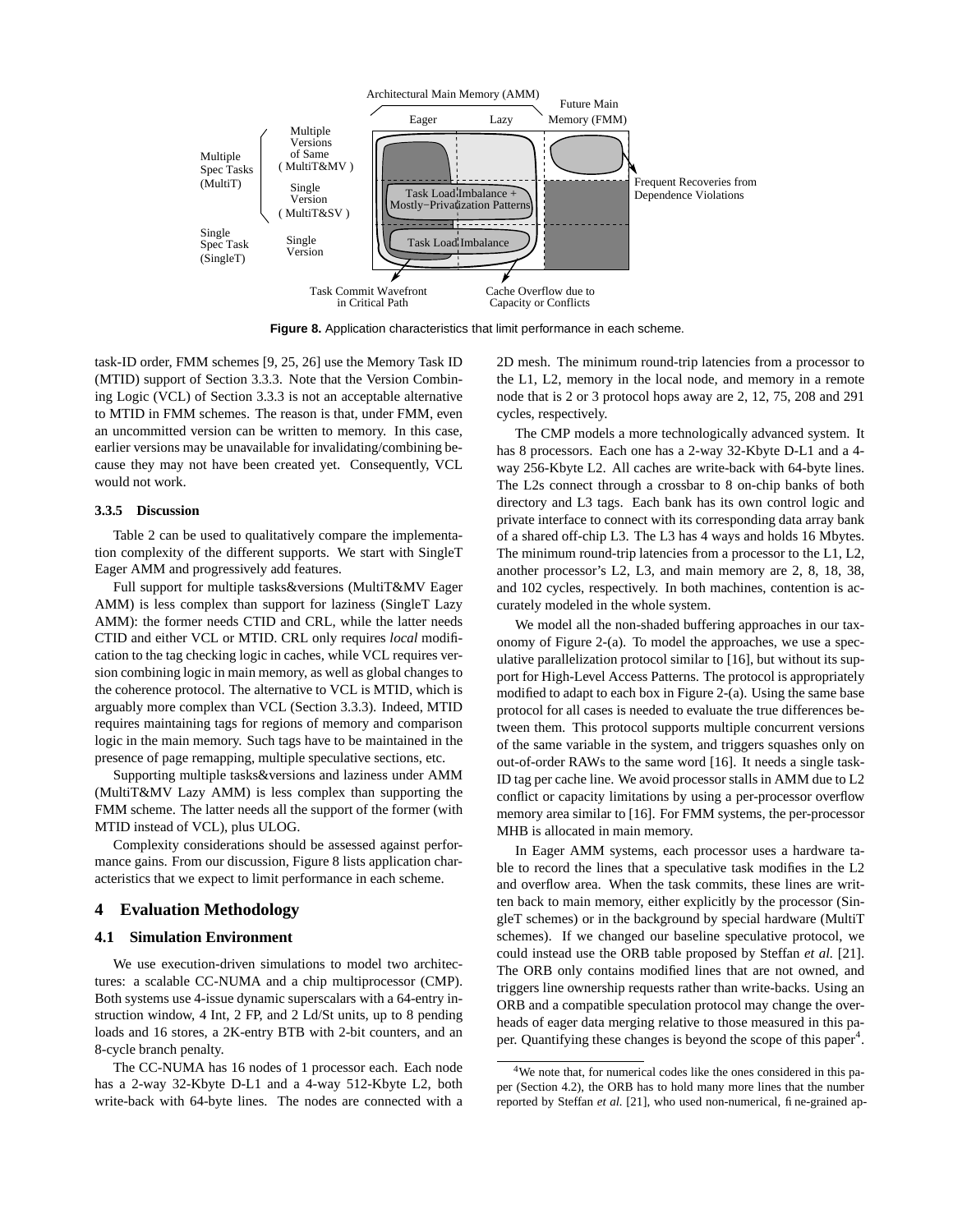|             | Non-Analyzable                                                  | $%$ of | # Invoc;  | $#$ Instr         | Commit/Exec  |      | <b>Appl Characteristics</b> |         |           |
|-------------|-----------------------------------------------------------------|--------|-----------|-------------------|--------------|------|-----------------------------|---------|-----------|
| Appl        | <b>Sections</b>                                                 | Tseq   | # Tasks   | per Task          | Ratio $(\%)$ |      | Load                        | Priv    | Comm/Exec |
|             | (Loops)                                                         |        | per Invoc | (Thousand)        | <b>NUMA</b>  | CMP  | Imbal                       | Pattern | Ratio     |
| P3m         | $pp_d$ do $100$                                                 | 56.5   | 1:97336   | 69.1              | 0.3          | 0.1  | High                        | Med     | Low       |
| <b>Tree</b> | accel_do10                                                      | 92.2   | 41:4096   | 28.7              | 1.4          | 0.4  | Med                         | High    | Low       |
| Bdna        | actfor_do240                                                    | 44.2   | 1:1499    | 103.3             | 6.0          | 3.9  | Low                         | High    | Med       |
| Apsi        | run_do [20,30,                                                  | 29.3   | 900:63    | 102.6             | 11.4         | 6.1  | Low                         | High    | High-Med  |
|             | 40,50,60,100]                                                   |        |           |                   |              |      |                             |         |           |
| Track       | $nIf$ lt do 300                                                 | 58.1   | 56:126    | 22.3              | 8.4          | 2.0  | Med                         | Low     | High-Med  |
| Dsmc3d      | move $3$ -goto $100$                                            | 41.2   | 80:46777  | 5.4               | 6.2          | 4.4  | Low                         | Low     | Med       |
| Euler       | dflux_do[ $100,200$ ],<br>psmoo_do20, eflux_<br>do[100,200,300] | 89.8   | 120:1871  | 3.9               | 12.6         | 14.5 | Low                         | Low     | High      |
| Average     |                                                                 | 58.8   | 171:21681 | $\overline{47.9}$ | 6.6          | 4.5  |                             |         |           |

**Table 3.** Application characteristics. Each task is one iteration, except in Track, Dsmc3d and Euler, where it is 4, 16, and 32 consecutive iterations, respectively. In Apsi, we use an input grid of 512x1x64. In P3m, while the loop has 97,336 iterations, we only use the first 9,000 iterations in the evaluation. In Euler, since all 6 loops have the same patterns, we only simulate dflux do100. All the numbers except Tseq correspond to this loop. In the table, Med stands for Medium.

In all AMM and FMM systems, there is also a similar table for the L1. The table is traversed when a task finishes, to write back modified lines to L2. This table traversal takes largely negligible time, given the size of the tasks (Section 4.2).

Finally, our simulations model all overheads, including dynamic scheduling of tasks, task commit, and recovery from dependence violations. In FMM systems, recovery is performed using software handlers whose execution is fully simulated.

#### **4.2 Applications**

For the evaluation, we use a set of numerical applications. In each application, we use the Polaris parallelizing compiler [3] to identify the sections that are not fully analyzable by a compiler. Typically, these are sections where the dependence structure is either too complicated or unknown, for example because it depends on input data or control flow. These code sections often include arrays with subscripted subscripts, and conditionals that depend on array values.

The applications used are: Apsi from SPECfp2000, Track and Bdna from Perfect Club, Dsmc3d and Euler from HPF-2, P3m from NCSA, and Tree from [2]. We use these applications because they spend a large fraction of their time executing code that is not fully analyzable by a parallelizing compiler. The only exception is Bdna, which has been shown parallelizable by research compiler techniques [5], although no commercial compiler can parallelize it. Our application suite contains only numerical applications because our compiler infrastructure only allows us to analyze Fortran codes. While the results of our evaluation are necessarily a function of the application domain used, we will see that our applications cover a very wide range of buffering behaviors.

Table 3 shows the non-analyzable sections in each application. These sections are loops, and the speculative tasks are chunks of consecutive iterations. The chunks are dynamically scheduled. The table lists the weight of these loops relative to *Tseq*, the total *sequential* execution time of the application with I/O excluded. This value, which is obtained on a Sun Ultra 5 workstation, is on average 58.8%. The table also shows the number of invocations of these loops during execution, the number of tasks per invocation, the number of instructions per task, and the ratio between the

time taken by a task to commit and to execute (Commit/Execution Ratio). This ratio was computed under MultiT&MV Eager, where tasks do not stall. It is shown for both the CC-NUMA and CMP architectures.

The last three columns give a qualitative measure of the load imbalance between nearby tasks, the weight of mostlyprivatization patterns, and the value of the Commit/Execution Ratio. The applications exhibit a range of squashing behaviors. Specifically, while Euler's execution is substantially affected by squashes (0.02 squashes per committed task), the opposite is true for P3m, Tree, Bdna, and Apsi. Track and Dsmc3d are in between.

All the data presented in Section 5, including speedups, refer only to the code sections in the table. Given that barriers separate analyzable from non-analyzable code sections, the overall application speedup can be estimated by weighting the speedups that we show in Section 5 by the % of Tseq from the table.

# **5 Evaluation**

We first focus on the CC-NUMA system, and then evaluate the CMP in Section 5.3.

# **5.1 Separation of Task State under Eager AMM**

Figure 9 compares the execution time of the non-analyzable sections of the applications under schemes where individual processors support: a single speculative task (SingleT), multiple speculative tasks but only single versions (MultiT&SV), and multiple speculative tasks and multiple versions (MultiT&MV). Both Eager and Lazy AMM schemes are shown for each case. The bars are normalized to SingleT Eager and broken down into instruction execution plus non-memory pipeline hazards (Busy), and stalls due to memory access, not enough task/version support, and end-ofloop stall due to commit wavefront or load imbalance (Stall). The numbers on top of the bars are the speedups over sequential execution of the code where all data is in the local memory module. In this section, we examine the Eager schemes, which are the bars in odd positions; we leave the Lazy ones for Section 5.2.

Consider MultiT&MV first. It should perform better than SingleT in two cases. One is in highly load-imbalanced applications (Figure 5-(c) vs 5-(a)). According to Table 3, only P3m has high imbalance. As shown in Figure 9, MultiT&MV is faster than SingleT in P3m.

plications. Indeed, for numerical applications, [16] shows that the number of non-owned modified lines per speculative task is about 200 on average.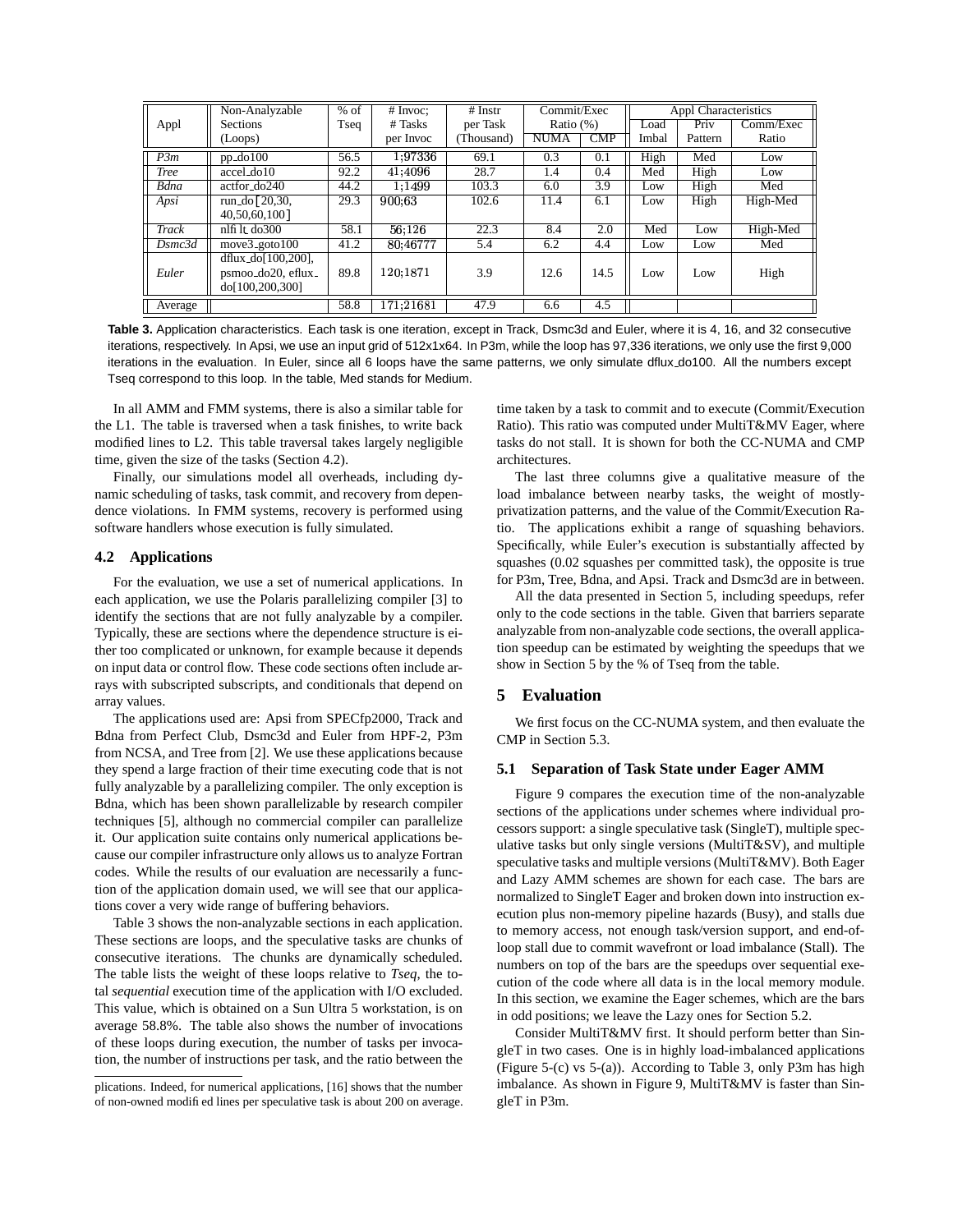

schemes. In the figure, *E* and *L* stand for Eager and Lazy, respectively.

The other case is under modest load imbalance but mediumsized Commit/Execution Ratio. The latter affects performance because commits in SingleT are in the critical path of restarting stalled processors (Figure 6-(c)). MultiT&MV removes the commits from the critical path. Note, however, that the Commit/Execution Ratio should not be high. If it is, the end-of-loop commit wavefront eliminates any gains of MultiT&MV (Figure 6- (a)). According to Table 3, Bdna and Dsmc3d have a medium Commit/Execution Ratio in NUMA. As shown in Figure 9, MultiT&MV is faster than SingleT in Bdna and Dsmc3d. In the other applications, the Commit/Execution Ratio is either too high or too low for MultiT&MV to be much faster than SingleT.

Consider now MultiT&SV. It should match MultiT&MV when mostly-privatization patterns are rare. According to Table 3, Track, Dsmc3d and Euler do not have such patterns. As shown in Figure 9, MultiT&SV largely matches MultiT&MV in these applications. This observation indirectly agrees with Steffan *et al.* [21], who found no need to support multiple writers in their applications.

However, MultiT&SV should resemble SingleT when mostlyprivatization patterns dominate. According to Table 3, such patterns are common in P3m and dominant in Tree, Bdna, and Apsi. As shown in Figure 9, MultiT&SV takes in between SingleT and MultiT&MV in P3m. For Tree, Bdna, and Apsi, tasks write to mostly-privatized variables early in their execution. As a result, a processor stalls immediately (Figure 5-(b)) as in SingleT. In practice, it can be shown that our greedy dynamic assignment of tasks to processors causes unfavorable task interactions in MultiT&SV that result in additional stalls. This is why MultiT&SV is even slower than SingleT in Tree, Bdna, and Apsi.

Overall, MultiT&MV is a good scheme: applications run on average 32% faster than in SingleT.

## **5.2 Merging of Task State with Main Memory**

# **Comparing Eager to Lazy AMM Schemes**

Laziness can speed up execution in the two cases where the commit wavefront appears in the critical path of an Eager scheme. These cases are shown in Figures 6-(c) and 6-(a).

The first case (Figure 6-(c)) occurs when processors stall during task execution, typically under SingleT and, if mostly-privatization patterns dominate, under MultiT&SV. It can be shown that this situation occurs frequently in our applications: in all applications

under SingleT and in the privatization applications (P3m, Tree, Bdna, and Apsi) under MultiT&SV. In this case, the impact of laziness (Figure 6-(d)) is roughly proportional to the application's Commit/Execution Ratio. From Table 3, we see that the ratio is significant for all applications except P3m and Tree. Consequently, in this first case, laziness should speed up SingleT for Bdna, Apsi, Track, Dsmc3d, and Euler, and MultiT&SV for Bdna and Apsi. Figure 9 confirms these expectations.

The second case where the wavefront is in the critical path (Figure 6-(a)) occurs when processors do not stall during task execution but the Commit/Execution Ratio times the number of processors is higher than 1. In this case, the wavefront appears at the end of the loop. This case could occur in all applications under MultiT&MV, and in the non-privatization ones (Track, Dsmc3d, and Euler) under MultiT&SV. However, according to Table 3, only Apsi, Track, and Euler have a Commit/Execution Ratio sufficiently high in NUMA such that, when multiplied by 16, the result is over 1. Consequently, laziness (Figure 6-(b)) should speed up MultiT&MV for Apsi, Track, and Euler, and MultiT&SV for Track and Euler. Figure 9 again confirms these expectations<sup>5</sup>.

Overall, Lazy AMM is effective. For the simpler schemes (SingleT and MultiT&SV), it reduces the average execution time by about 30%, while for MultiT&MV the reduction is 24%.

#### **Comparing AMM to FMM Schemes**

Figure 10 compares the execution time of AMM schemes (Eager and Lazy) to the FMM scheme. All schemes are MultiT&MV. We also show the same FMM scheme except that the copying of overwritten versions to the MHB is done in software, with plain instructions added to the application [9] (FMM.Sw). This scheme eliminates the need for hardware support for the undo log.

Section 3.3.4 argued that FMM schemes are better suited to version commit, while AMM schemes are better at version recovery. Figure 10 shows that there are few differences between Lazy AMM and FMM. The only significant ones occur in P3m and Euler. P3m has high load imbalance and mostly-privatization patterns. As a result, in Lazy (and Eager) AMM, the MROB in a pro-

<sup>&</sup>lt;sup>5</sup>Our conclusions on laziness agree with [16] for 16 processors for the applications common to both papers: Tree, Bdna, and Euler (Apsi and Track cannot be compared because the problem sizes or the number of iterations per task are different). Our MultiT&MV Eager and Lazy schemes roughly correspond to their *OptNoCT* and *Opt*, respectively, without the support for High-Level Access Patterns [16].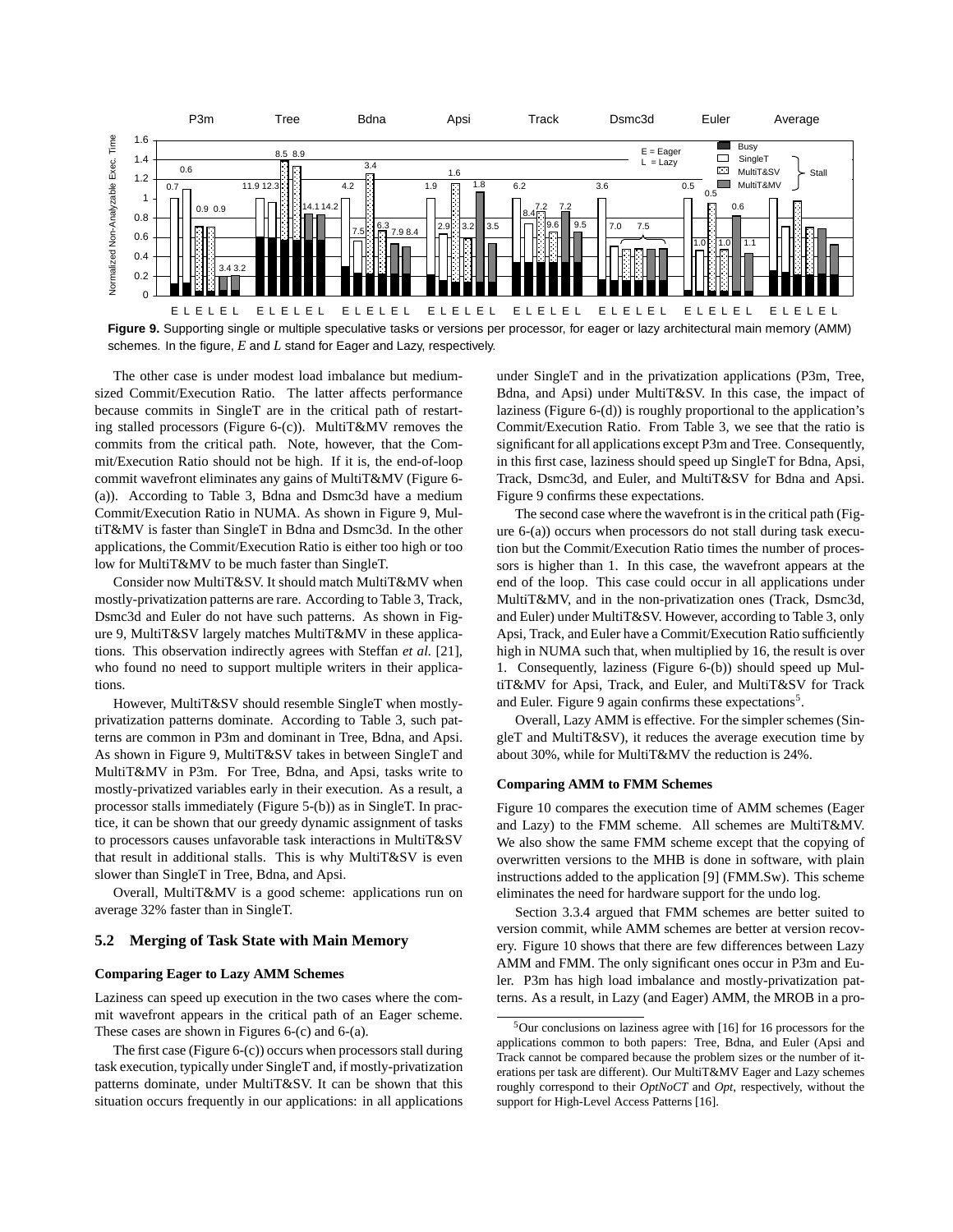

**Figure 10.** Supporting an architectural main memory (AMM) or a future (FMM) one.

cessor may keep the state of numerous speculative tasks, with multiple versions of the same variable competing for the same cache set. Overflowing read-only, non-speculative data is silently discarded, while overflowing speculative data is sent to the overflow area. Note that, unlike the versions in the MHB, the versions in the overflow area have to be accessed eventually. Overall, the resulting long-latency accesses to the overflow area or to memory to refetch data slow down P3m. To eliminate this problem, we have increased L2's size and associativity to 4 Mbytes and 16 ways, respectively (Lazy.L2 bar in P3m). In this case, AMM performs just as well as FMM.

In Euler, the Lazy AMM scheme performs better than the FMM scheme. The reason is that Euler has frequent squashes due to violations. Recall that AMM schemes recover faster than FMM schemes (Section 3.3.4).

We conclude that, in general, Lazy AMM and FMM schemes deliver similar performance. However, Lazy AMM has an advantage in the presence of frequent squashes, while FMM has an advantage when task execution puts pressure on the size or associativity of the caches.

Finally, Figure 10 shows that the slowdown caused by updating the MHB in software (FMM.Sw) is modest. This agrees with [9]. On average, FMM.Sw takes 6% longer to run than FMM. FMM.Sw eliminates the need for the ULOG hardware in Table 2, although it still needs the other FMM hardware in the table.

### **5.3 Evaluation of the Chip Multiprocessor (CMP)**

Figure 11 repeats Figure 9 for the CMP architecture. Overall, we see that the trends are the same as in the NUMA architecture. The most obvious change is that the relative differences between the different buffering schemes are smaller in the CMP than in the NUMA architecture. This is not surprising, since buffering mainly affects memory system behavior. The CMP is less affected by the choice of buffering because its lower memory latencies result in less memory stall time. This observation is clear from the relatively higher Busy time in the CMP bars.

One observation in the CMP is that the improvement of Lazy over Eager schemes is much smaller than before. There are two reasons for this. First, since the number of processors is smaller, the commit serialization is less of a bottleneck. Second, the Commit/Execution Ratios are smaller (Table 3) because of the lower memory latencies. Overall, laziness reduces the average execution time by 9% in the simpler schemes (SingleT and MultiT&SV), and by only 3% in MultiT&MV. We also note that adding support for multiple task&versions is still good: when applied to SingleT Eager, it reduces the execution time by 23% on average (compared to 32% in NUMA).

Finally, a comparison between Lazy AMM and FMM schemes for CMP is not shown because it is very similar to Figure 10. The Lazy AMM and FMM schemes perform similarly to each other.

#### **5.4 Summary**

Starting from the simplest scheme (SingleT Eager AMM), we have the choice of adding support for multiple tasks&versions (MultiT&MV) or for laziness. Our main conclusion is that supporting multiple tasks&versions is more complexity-effective than supporting laziness: the reduction in execution time is higher (32% versus 30% in our NUMA; 23% versus 9% in our CMP), and Section 3.3.5 showed that the implementation complexity is lower for adding multiple tasks&versions. We also note that laziness is only modestly effective in tightly-coupled architectures like our CMP.

A second conclusion is that the improvements due to multiple tasks&versions and due to laziness are fairly orthogonal in a large machine like our NUMA. Indeed, adding laziness to the MultiT&MV Eager AMM scheme reduces the execution time by an additional 24% (Figure 9). In our CMP, however, the gains are only 3% (Figure 11).

A third conclusion is that the resulting system (MultiT&MV Lazy AMM) is competitive against what Table 2 billed as the most complex system: MultiT&MV FMM. The Lazy AMM scheme is generally as fast as the FMM scheme (Figure 10). While Lazy AMM is not as tolerant of high capacity and conflict pressure on the buffers (P3m in Figure 10), it behaves better when squashes due to dependence violations are frequent (Euler in Figure 10).

Finally, we show that MultiT&SV is not very attractive for applications like the ones we use, which often have mostlyprivatization patterns: it is as fast as SingleT (Figures 9 and 11), while it requires support beyond SingleT (Table 2).

# **6 Conclusion**

The contribution of this paper is threefold. First, it introduces a novel taxonomy of approaches to buffer multi-version memory state for thread-level speculation in multiprocessors. Second, it presents a detailed complexity-benefit tradeoff analysis of the approaches. Finally, it uses numerical applications to evaluate their performance under a single architectural framework.